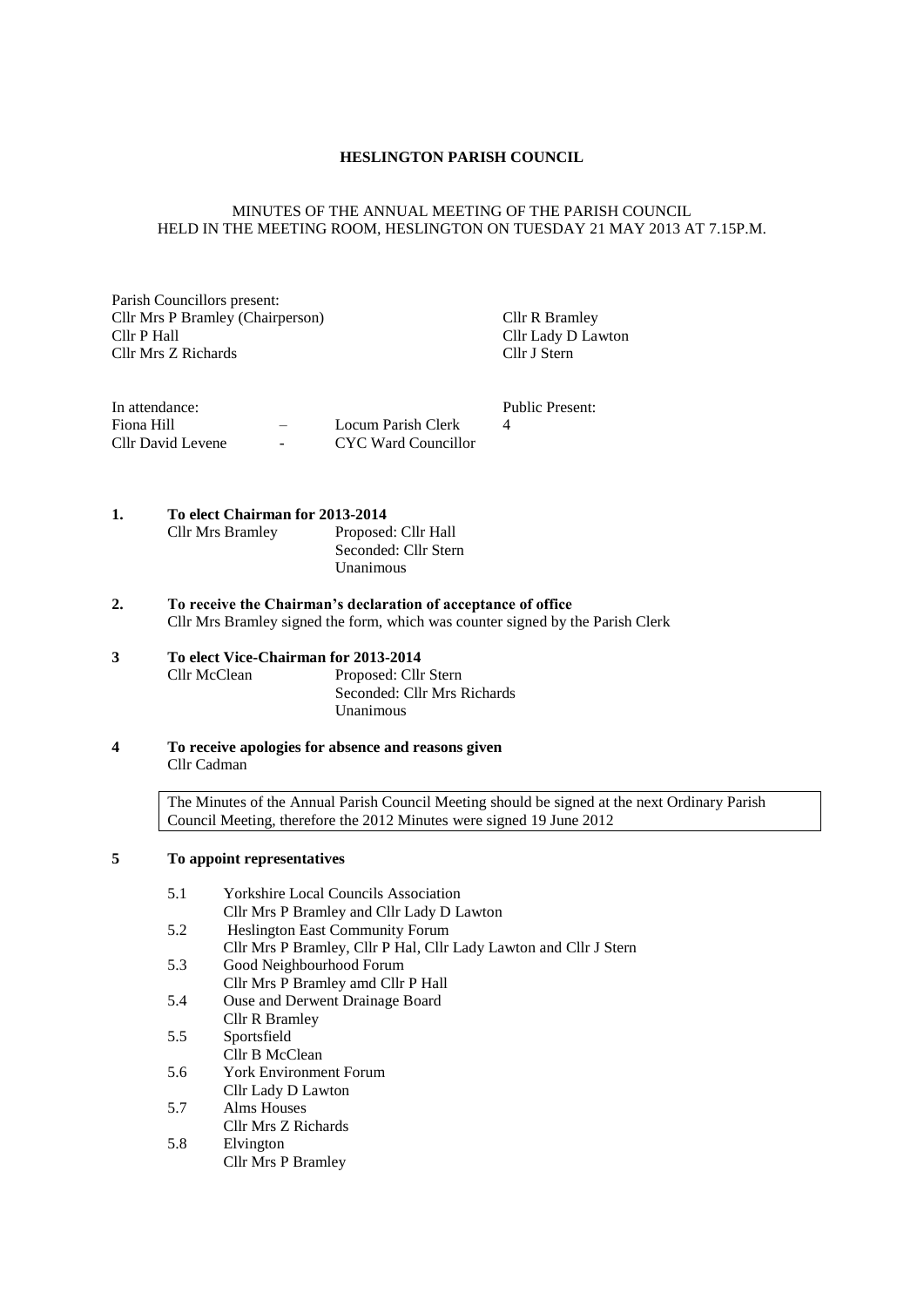## **6 Councillors to deal with following issues**

# **6.1 To approve accounts for year ending 31 March 2012**

The Parish Councillors received copies of the Bookkeeping and Accounts prepared by the Parish Clerk to inspect, which were approved.

## **6.2 To confirm arrangements for Internal Audit and External Audit**

The Audit Commission has appointed Littlejohns of London to act as External Auditor for Parish Councils. The Parish Clerk had completed the Annual Return and attachments, which were approved and signed by the Chairperson and Parish Clerk. Yorkshire Internal Audit Services, were booked in on Friday 14 June 2013 to conduct the Internal Audit.

## **6.3 To review salary for Parish Clerk for 2013-2014**

The 2009/2010 National Final Salary Award For Local Council Clerks is still current, but is under review by the national Joint Council for Local Government Services.

## **6.4 To review employment policies and procedures**

It was unanimously agreed that whoever was Chairperson would act as Personnel Manager. The Contract of Employment and Job Description would be regularly review to ensure they were still fit for purpose via an Annual Review attended by the Personnel Manager and the Parish Clerk. The Parish Clerk confirmed the as an employer the Parish Council must have a Disciplinary and a Grievance policy. NALC recommend that Parish Councils also have a Bully & Harassment policy, an Equal Opportunities policy, a Health & Safety policy and a Sickness policy.

# **6.5 To review Training/Professional Development**

The Statement of Intent was adopted 19 June 2012 and is not currently in need of updating. The Parish Council regularly monitor the training needs of its members and employees and take advantage of the excellent training provided by YLCA.

#### **6.6 To review Insurance arrangements for 2013-2014**

| The Parish Clerk had obtained three quotes to compare against the renewal quote:                                      |                               |          |  |  |
|-----------------------------------------------------------------------------------------------------------------------|-------------------------------|----------|--|--|
| Aon                                                                                                                   | <b>Current Insurance</b>      | £1106.38 |  |  |
| Zurich                                                                                                                | Main Competitor               | £487.03  |  |  |
| Game & Co                                                                                                             | Advert seen in trade magazine | £942.36  |  |  |
| Norris & Fisher                                                                                                       | Advert seen in trade magazine | £868.81  |  |  |
| The Parish Clerk had done a quick cover comparison and felt that the Zurich cover would be                            |                               |          |  |  |
| . The constitution of the contract of the constant of the constant of the constant $\alpha$ and $\alpha$ and $\alpha$ |                               |          |  |  |

an excellent alternative for the Aon cover, but would circulate details, if the Parish Council wished to inspect the quoted. The Parish Council unanimously agreed to accept the Curich quote without inspection.

#### **6.7 To review Asset Register**

The Parish Clerk has an up to date Asset Register based on the model shown in the Governance and Accountability for Local Councils Guide 2012 (England).

## **6.8 To review the Financial Regulations**

The Parish Council adopted these on 15 May 2012 and are not currently in need of updating.

### **6.9 To review the Standing Orders**

The Parish Council adopted these on 15 May 2012, but these need to be updated, due to the Localism Act 2011 providing local authorities with the General Power of Competence.

#### **6.10 To review the Complaints Procedure**

The Parish Council adopted these on 15 May 2012, and are not currently in need of updating.

#### **6.11 To review the Grant Awarding Policy**

The Parish Council adopted these on 19 June 2012, and are not currently in need of updating.